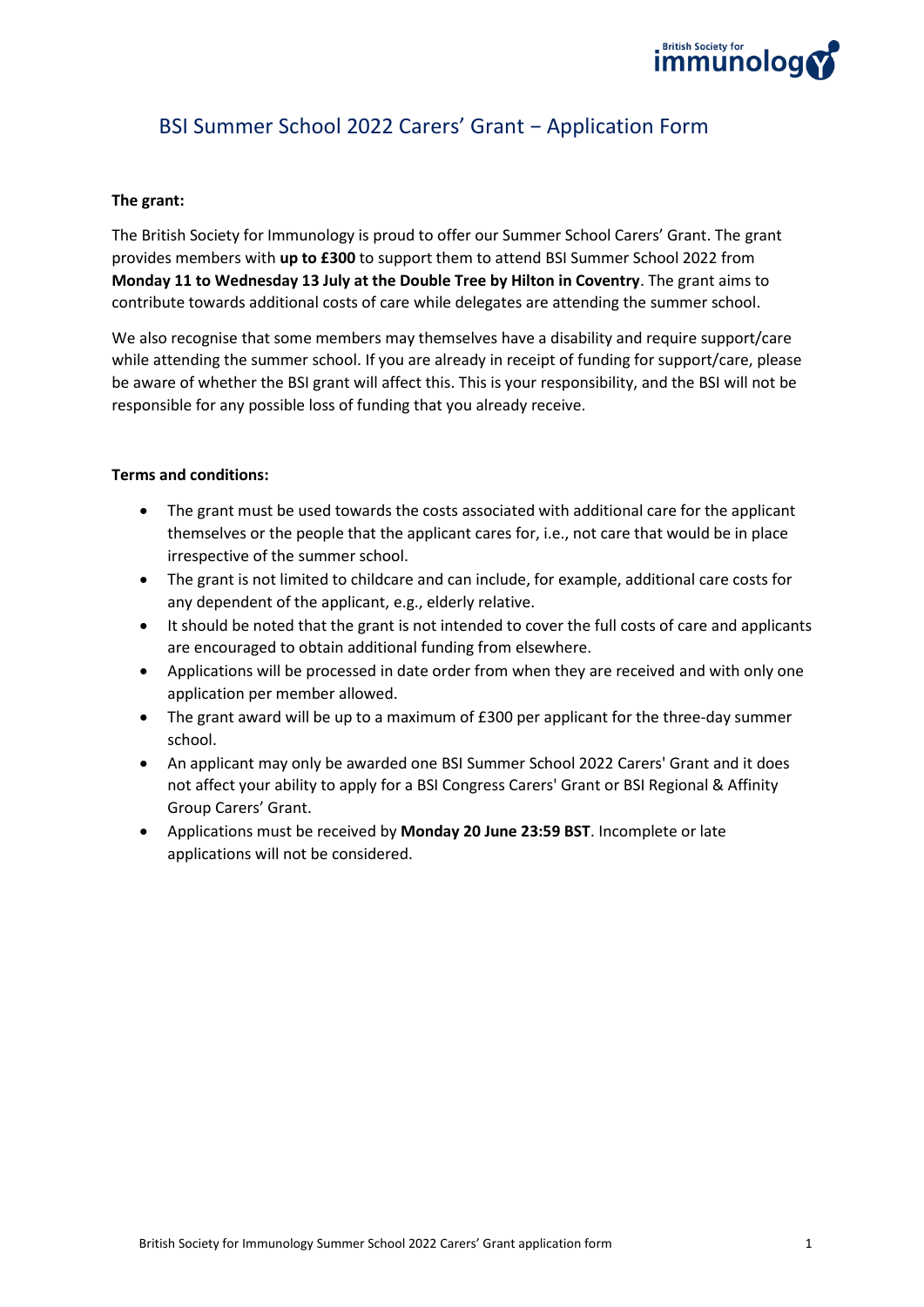

#### **Personal details:**

| First name:      | Surname: | BSI membership no.: |
|------------------|----------|---------------------|
|                  |          |                     |
| Work telephone:  |          | Email:              |
|                  |          |                     |
| Work address:    |          |                     |
|                  |          |                     |
|                  |          |                     |
| Work title/role: |          |                     |

#### **Event details:**

| Date(s) you will be attending: | Amount requested? (up to £300) |  |
|--------------------------------|--------------------------------|--|
|                                |                                |  |

#### **Support details:**

| You<br>Who will be receiving the care provided by this grant?                           | Dependent |  |  |  |
|-----------------------------------------------------------------------------------------|-----------|--|--|--|
| Please give details about the support needed and a breakdown of costs? (max. 300 words) |           |  |  |  |
|                                                                                         |           |  |  |  |
|                                                                                         |           |  |  |  |
|                                                                                         |           |  |  |  |
|                                                                                         |           |  |  |  |
|                                                                                         |           |  |  |  |
|                                                                                         |           |  |  |  |
|                                                                                         |           |  |  |  |

## **Application details:**

Please send your completed application to **careers@immunology.org**. The application must be received by **Monday 20 June 23:59 BST**.